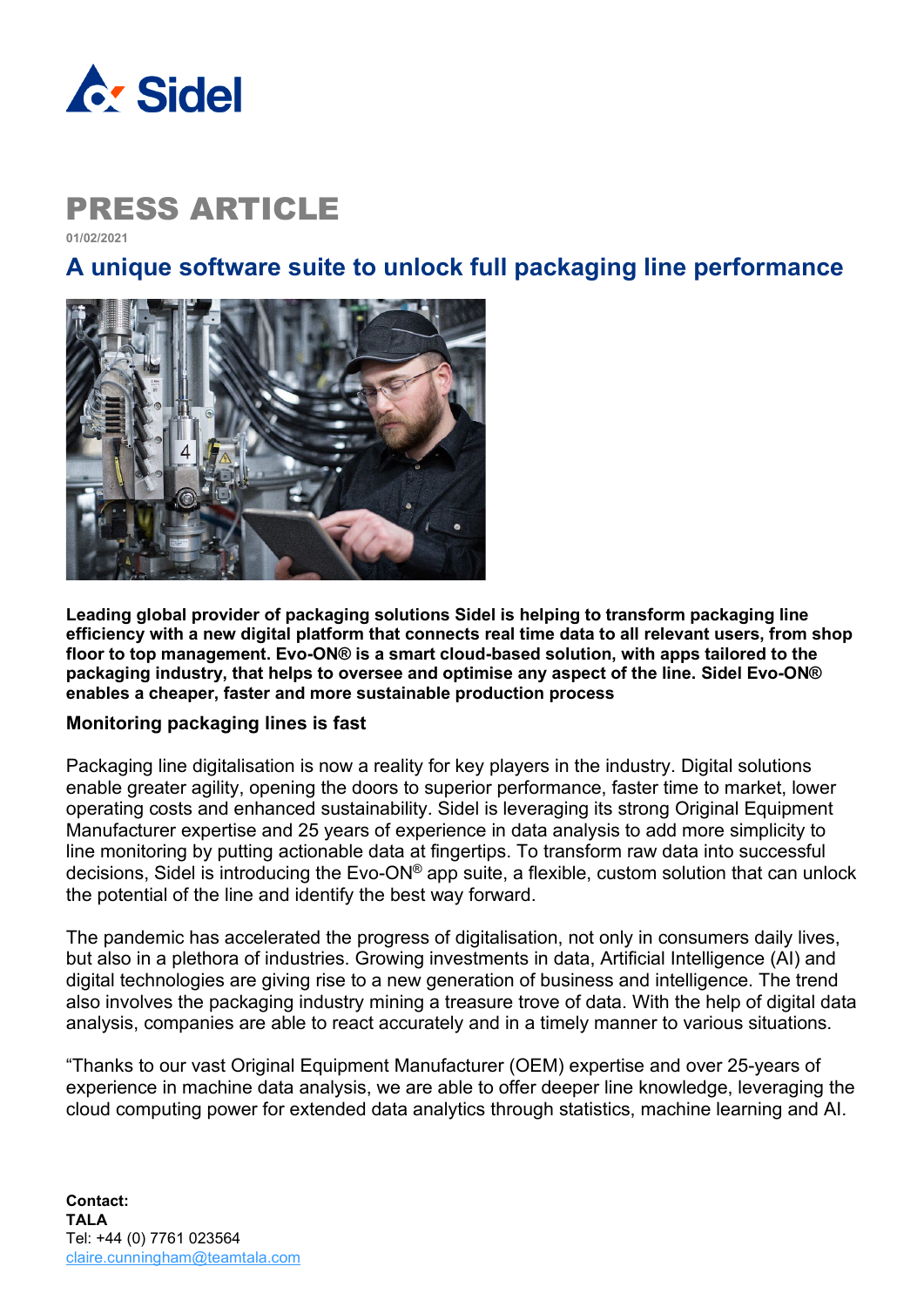

Evo-ON® is enabling our customers to reach new heights" says Gabriele Gatti, Digital Product Manager and Business Development Director at Sidel.

### **Take successful decisions leveraging Evo-ON®**

**Evo-ON®** is a unique cloud suite with built-in intelligence that hosts dedicated applications tailored to the packaging industry, to supervise and optimise any aspect of the line. It is available as a complete package or as individual apps with **Evo-ON® Care**, **Evo-ON® Performance** and **Evo-ON® Eco,** turning data into peak performance. These smart apps draw conclusions and offer recommendations through 24/7 equipment data aggregation and analysis that contextualise real-time raw data to generate reliable machine knowledge for users. The platfom empowers decision-making to unlock full packaging line performance through real-time and pro-active alerts notifications, customisable dashboards and reports.

Evo-ON® is founded on key cybersecurity best practices with industry-recognised standards, ensuring that the data and equipment are protected.

#### **Turn unplanned downtime into productive time**

Optimising the way maintenance is conducted can lead to greater uptime and costeffectiveness. Therefore, finding the right balance between preventive and predictive maintenance is key. **Evo-ON® Care** makes it possible to move beyond preventive maintenance, leveraging built-in predictive capabilities to anticipate the maintenance of specific parts at the most appropriate time. To maximise the efficiency of predictive maintenance, the main components of focus are those which require more time to be replaced, represent higher downtime risks and can impact finished product quality.

"Through the interpretation and conceptualisation of actionable data by our data experts, the value of maintenance can be enhanced by preventing breakdowns on one side and on the other avoiding unnecessary maintenance. This can increase part lifetime up to 30% and OEE up to 3%," adds Gabriele.

#### **Sustain high efficiency and optimum utility over time**

"The performance of any production facility tends to decrease over time; therefore, to address and solve issues quickly, real-time access to production data is a must. But the real challenge is not just adopting a reliable system, but also selecting the one that will help detect sources of efficiency loss, set priorities, and validate results rapidly," comments Gabriele.

**Evo-ON® Performance** is a productivity-focused app that empowers users to accurately assess priority actions to take by monitoring and ranking the machine problems that cause efficiency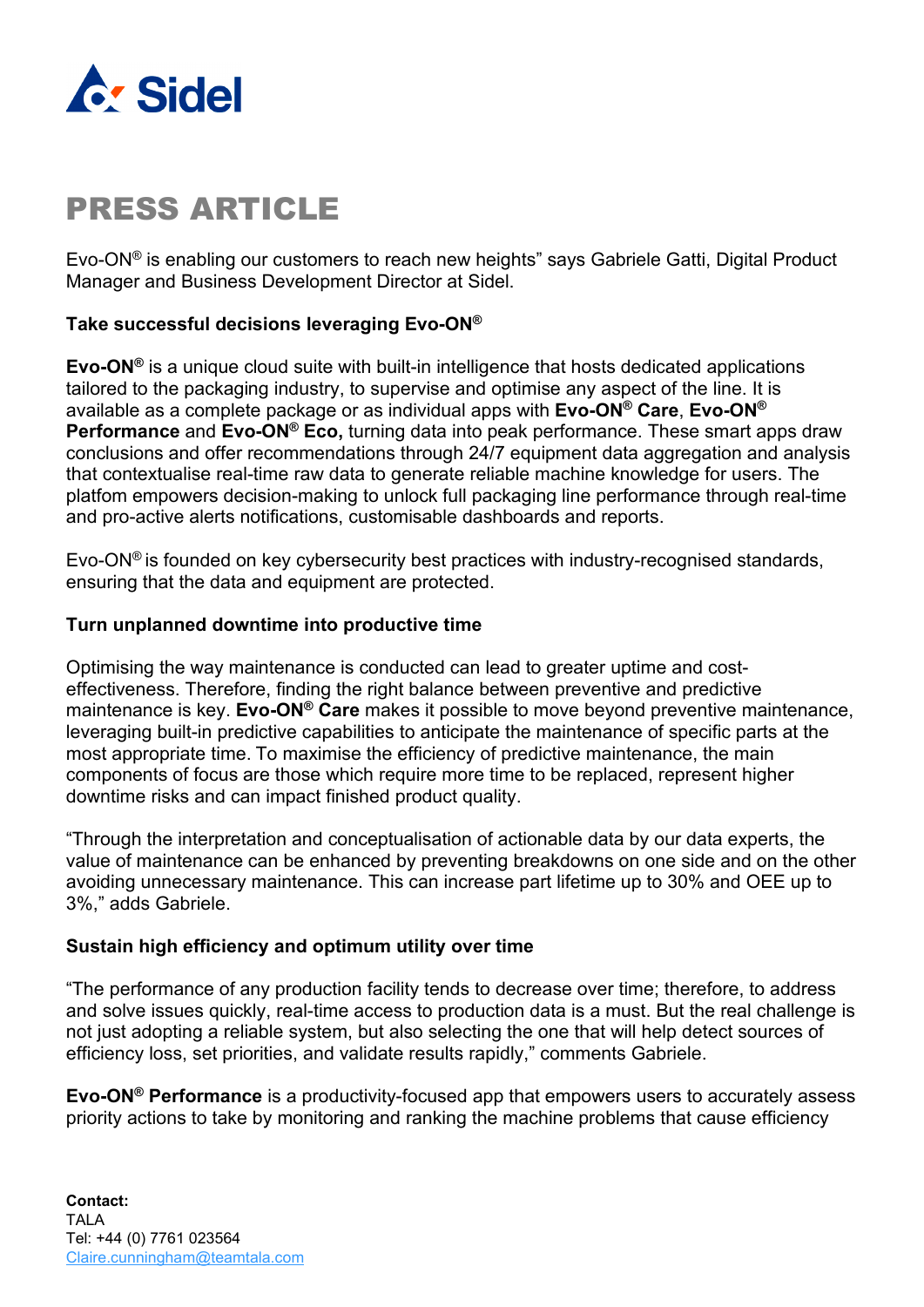

losses on the line. It helps to detect hidden opportunities and identify all sources of inefficiency through root cause analysis (RCA). It's benchmarking capabilities between machines and lines are an additional lever to ensure production units meet the performance targets. This smart app provides actionable production data, increasing efficiency by up to 20%.

Utility consumption varies according to line settings, efficiency, stoppages, maintenance and overall conditions leading to a major impact on the environment as well as costs. **Evo-ON® Eco** identifies variations at an early stage with the aim of informing and driving lower emissions as well as cost reductions. This smart app provides rapid access to utility consumption by shift, recipes and SKUs so that energy efficiency per produced unit can be benchmarked. On top, the RCA supports rapid corrective action with actionable insights coming from real-time alerts and makes saving recommendations.

"Our aim is to bring additional value to Sidel equipment and packaging lines by leveraging the digital journey we have already started with key players in the packaging industry. Moreover, we are dedicated to evolving and enhancing the  $\text{Evo-ON}^{\textcircled{\tiny{\textregistered}}}$  suites by widening the features and scope of the apps in the future, such as extended functionalities towards packaging quality improvement, changeover optimization and much more."concludes Gabriele.

#### **Ends.**

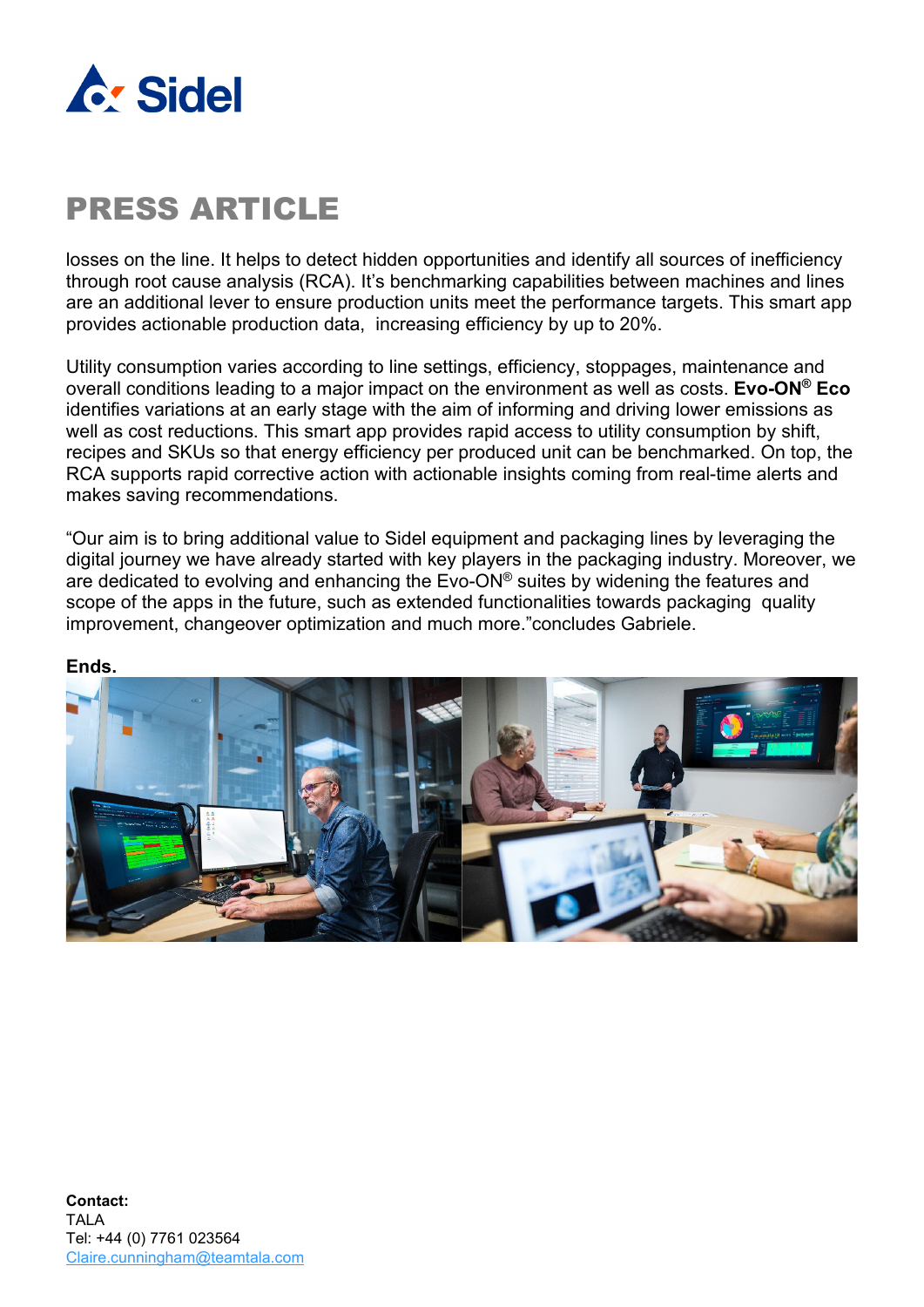



**Editor's Note:** The images within this document are for illustrative purposes only and should not be used for reproduction. If high-resolution copies are not attached with the document, please contact Claire Cunningham or Beth Milton at TALA for copies – see contact details below.

----------------------------------- For editorial, advertising and sponsorship enquiries, please contact TALA: Claire Cunningham, Associate Director Tel :+44 (0) 7661 023564 Email: [claire.cunningham@teamtala.com](mailto:claire.cunningham@teamtala.com) Or

Beth Milton, Account Executive Tel: +44 (0) 7940 270338 Email: [beth.milton@teamtala.com](mailto:beth.milton@teamtala.com)